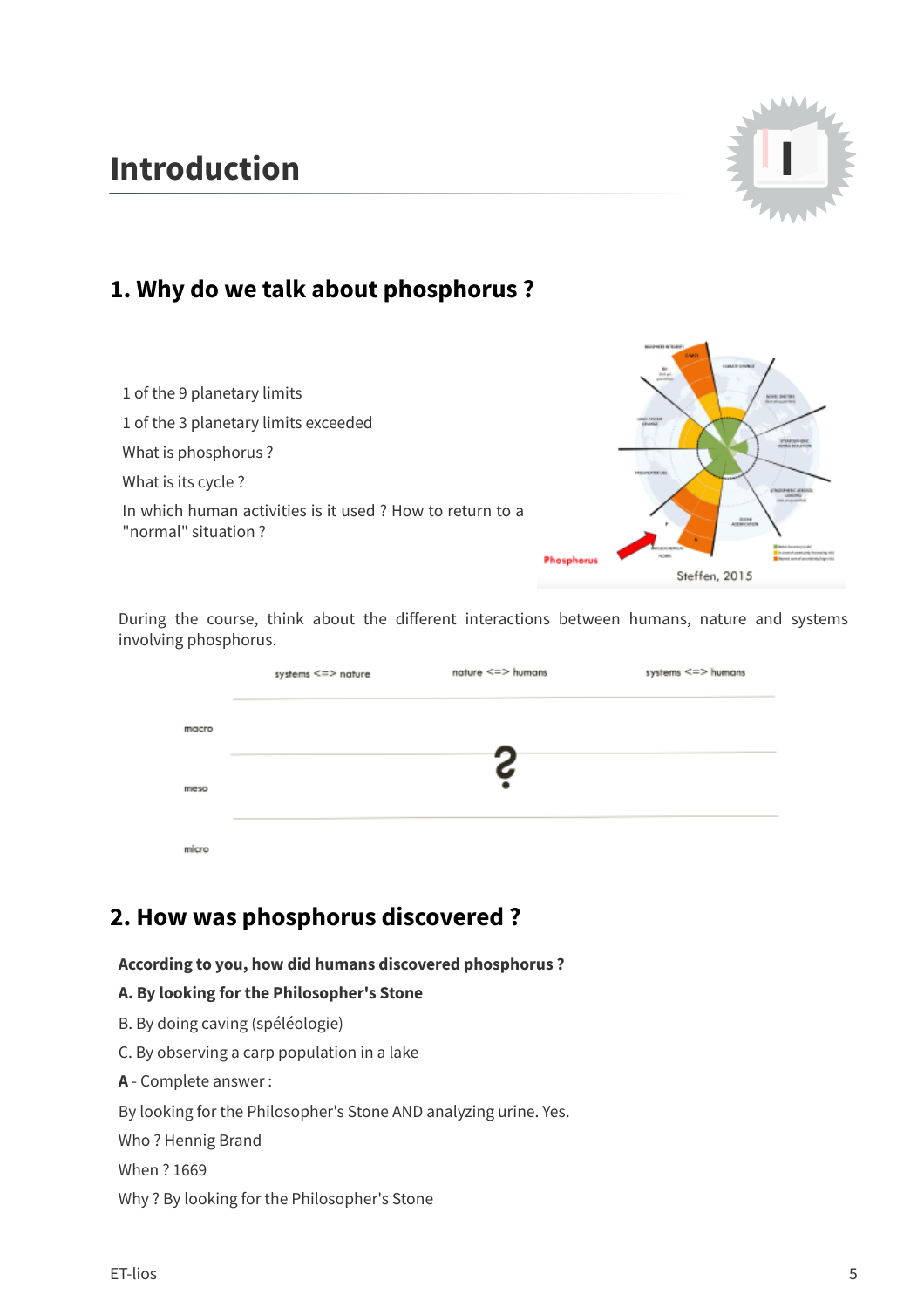How ? By analyzing large quantities of urine

Properties :

- it is phosphorescent
- it ignites spontaneously on contact with air

1769 : Scheele discovery

(Gervy, 1970)

(Joseph Wright, 1771)

# **3. What is phosphorus ?**

### **According to you, where can we find phosphorus ?**

**A. In our DNA**

- **B. In our Smartphones**
- C. In our clothes



(Compound Interest, 2014)

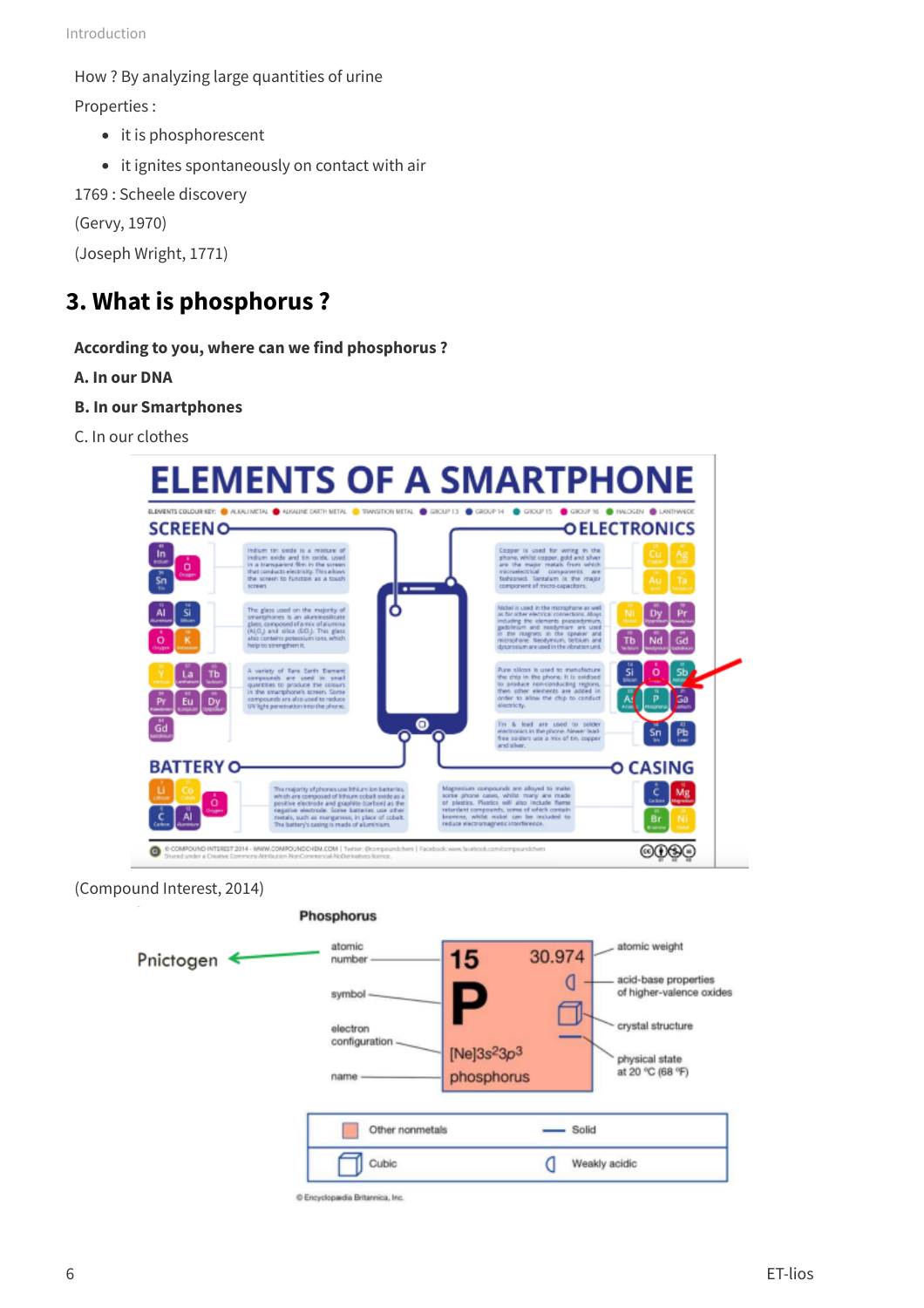(Sanderson, 2018)

# **4. Where is phosphorus ?**



#### (Cordell, 2009)



Figure 3: Recent estimates of the distribution of world phosphate rock reserves, as reported by the United States Geological Survey (left) and the International Fertilizer Development Center (right). Most potentially viable phosphate rock reserves are concentrated in a few countries. Sources: Jasinski (2010) and Van Kauwenbergh (2010)

rownershows records<br>The United States Geological Suney's Mineral Commodity Summaries 2011, published on 21 January 2011, revised the USGS estimate of world phosphate rock reserved as the 20<br>The States to the Constant of Mi t reserves<br>the 2011

#### (Syers, 2011)



Fig. 1. Phosphorus distribution (%) in the upper sediment layer of the World Ocean, based on data from (Baturin, 1988; Baturin and Sevast'yanova, 1986; Baturin et al., 1995;<br>Emel'yanov and Romankovich, 1979). (1) <0.05%; (

(Baturin, 2003)